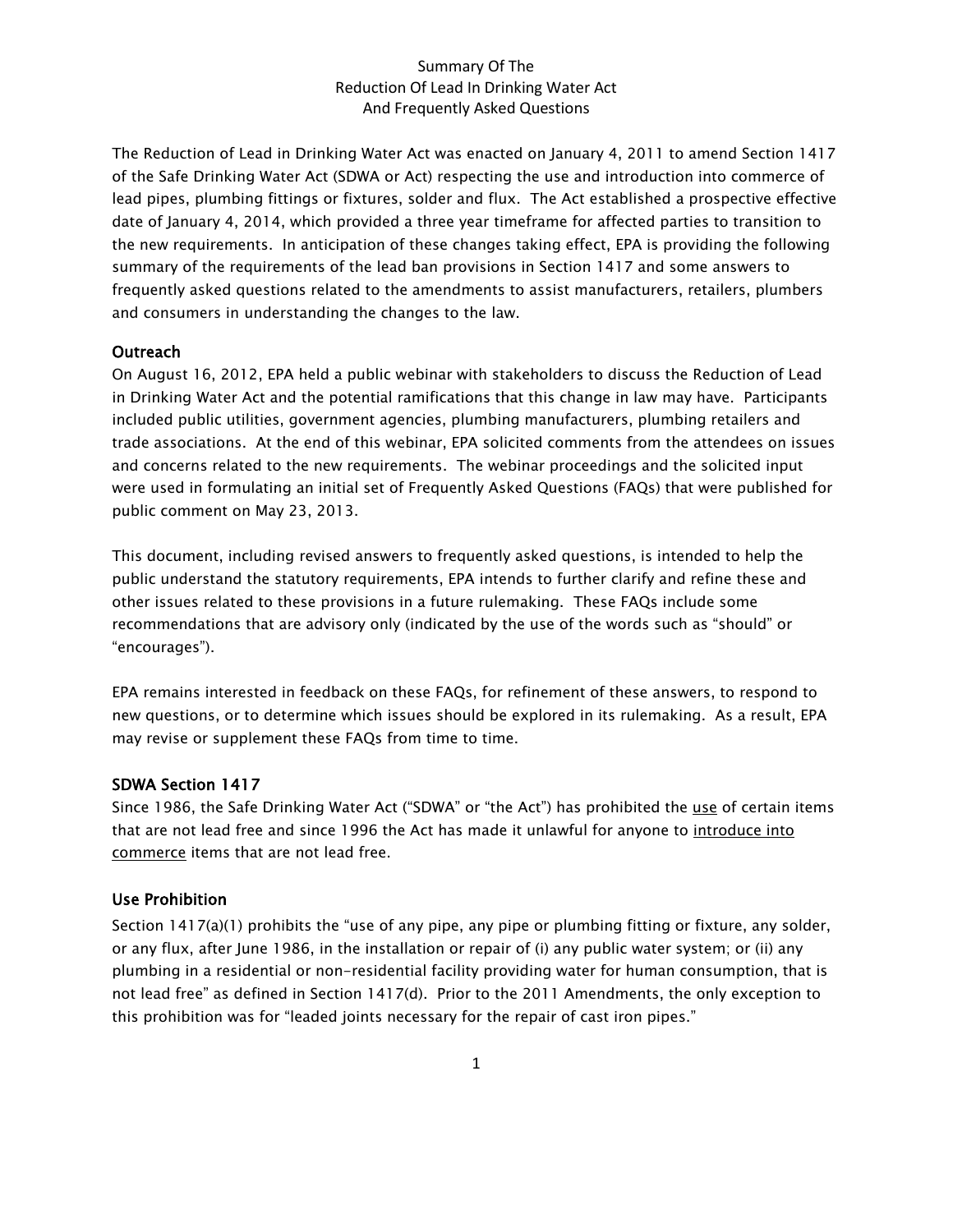# Unlawful Commerce Provision

There are three components to the "unlawful commerce" provision. Section 1417(a)(3) provides that "it shall be unlawful –

- (A) for any person to introduce into commerce any pipe, or any pipe or plumbing fitting or fixture, that is not lead free, except for a pipe that is used in manufacturing or industrial processing;
- (B) for any person engaged in the business of selling plumbing supplies, except manufacturers, to sell solder or flux that is not lead free; or
- (C) for any person to introduce into commerce any solder or flux that is not lead free unless the solder or flux bears a prominent label stating that it is illegal to use the solder or flux in the installation or repair of any plumbing providing water for human consumption."

# Summary of the Amendments to SDWA Section 1417

The 2011 Reduction of Lead in Drinking Water Act revised Section 1417 to:

- (1) Redefine lead free in SDWA Section 1417(d) to:
	- lower the maximum lead content of the wetted surfaces of plumbing products such as pipes, pipe fittings, plumbing fittings and fixtures from 8.0% to a weighted average of 0.25%;
	- establish a statutory method for the calculation of lead content; and
	- eliminate the requirement that lead free products be in compliance with voluntary standards established in accordance with SDWA 1417(e) for leaching of lead from new plumbing fittings and fixtures.
- (2) Create exemptions in SDWA Section 1417(a)(4) from the prohibitions on the use or introduction into commerce for:
	- "pipes, pipe fittings, plumbing fittings or fixtures, including backflow preventers, that are used exclusively for nonpotable services such as manufacturing, industrial processing, irrigation, outdoor watering, or any other uses where the water is not anticipated to be used for human consumption;" (SDWA  $1417(a)(4)(A)$ )
	- "toilets, bidets, urinals, fill valves, flushometer valves, tub fillers, shower valves, service saddles, or water distribution main gate valves that are 2 inches in diameter or larger." (SDWA 1417(a)(4)(B))

## Effective Date of the Amendments

The amendments will become effective on January 4, 2014. Until January 4, 2014: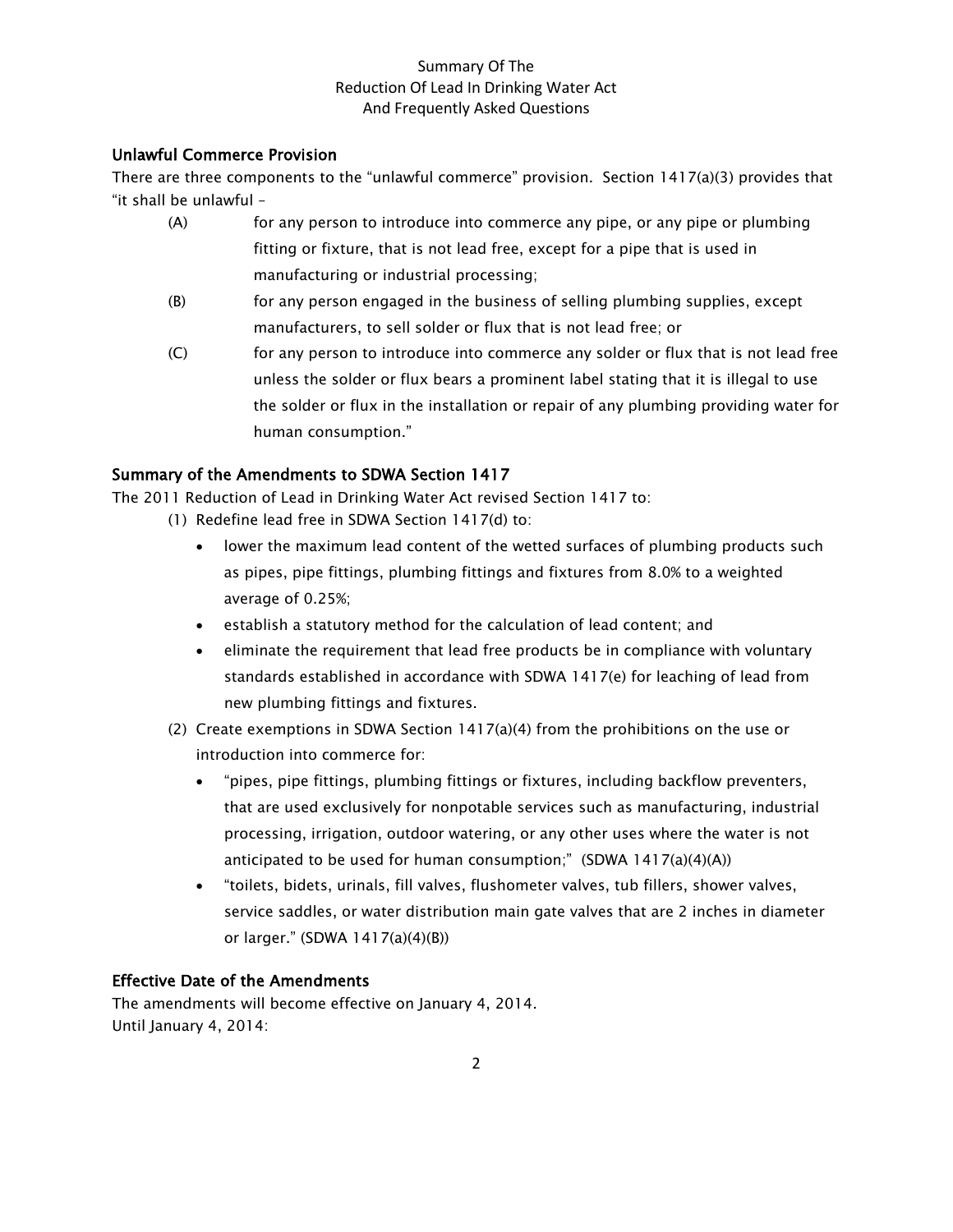- The definition of lead free is a maximum lead content of 8.0%
- None of the exemptions created by the 2011 amendments apply
- Plumbing fittings and fixtures must be in compliance with the voluntary standard Section 9 of NSF, International (NSF)/American National Standards Institute (ANSI) Standard 61.

As of January 4, 2014, the 2011 amendments to Section 1417 of SDWA take effect and therefore:

- A new definition of lead free applies, including a maximum lead content of 0.25% and a method for calculating it, unless the product is covered by one of the exemptions.
- While SDWA still refers to voluntary standards, it no longer requires plumbing fittings and fixtures to be in compliance with Section 9 of NSF/ANSI Standard 61 (e.g., new endpoint devices).

#### Other laws related to the sale or use of plumbing products that contain lead

It is important to note that State and local jurisdictions may have additional limitations or requirements regarding the use or sale and distribution of pipes, pipe or plumbing fittings, or fixtures that contain lead. Contact your local or State plumbing or drinking water authority to find out more about any additional requirements that may apply.

#### Frequently Asked Questions

#### Definition of Lead Free

- 1. Q. How exactly will the definition of lead free change?
	- A. Prior to January 4, 2014, lead free has the following definition:–
		- (1) when used with respect to solders and flux, lead free refers to solders and flux containing not more than 0.2 percent lead;
		- (2) when used with respect to pipes and pipe fittings, lead free refers to pipes and pipe fittings containing not more than 8.0 percent lead; and
		- (3) when used with respect to plumbing fittings and fixtures, lead free refers to plumbing fittings and fixtures in compliance with standards established in accordance with SDWA Section 1417(e) (e.g. Section 9 of NSF/ANSI Standard 61).

Effective January 4, 2014, lead free means:

(A) not containing more than 0.2 percent lead when used with respect to solder and flux; and

(B) not more than a weighted average of 0.25 percent lead when used with respect to the wetted surfaces of pipes, pipe fittings, plumbing fittings, and fixtures.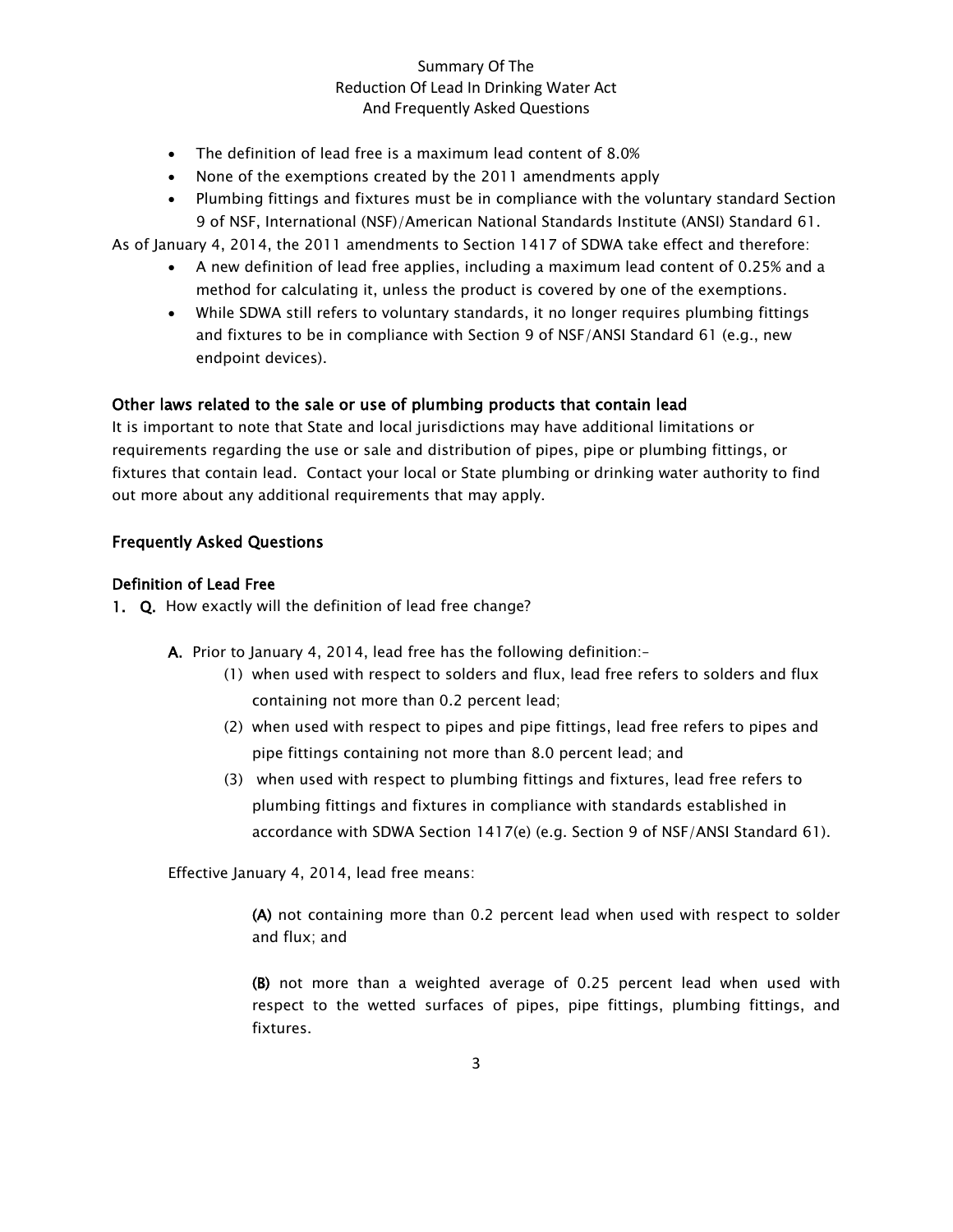# Calculation

For purposes of the Act, the weighted average lead content of a pipe, pipe fitting, plumbing fitting, or fixture is calculated by using the following statutory formula:

- For each wetted component, the percentage of lead in the component is multiplied by the ratio of the wetted surface area of that component to the total wetted surface area of the entire product to arrive at the weighted percentage of lead of the component.
- The weighted percentage of lead of each wetted component is added together, and the sum of these weighted percentages constitute the weighted average lead content of the product. The lead content of the material used to produce wetted components is used to determine compliance.
- For lead content of materials that are provided as a range, the maximum content of the range must be used.<sup>[1](#page-3-0)</sup>

## Questions about Coverage

 $\overline{\phantom{0}}$ 

2. Q. What did Congress mean by pipes, pipe fittings, plumbing fittings and fixtures?

A. By removing Section  $1417(d)(3)$  from the definition of lead free, the 2011 amendments eliminated distinctions between "pipes" "pipe fittings", "plumbing fittings" and "plumbing fixtures." As a general matter, Congress intended that these amendments broadly apply to pipes and plumbing that may provide water for human consumption so that lead in the wetted surfaces of these conveyances can be minimized or eliminated, thus reducing exposures to lead in tap water. For purposes of these FAQs, EPA is using the term "pipes, fittings or fixtures" as a shorthand to refer to pipes, pipe fittings, plumbing fittings and fixtures, as those terms are used in the Act

<span id="page-3-0"></span><sup>1</sup> Following is an example of the statutory calculation. Note: The formula will vary for each product depending upon the number of components and the wetted surface area of each component. Equation: Total % Lead =  $[Pb\&C_1 X]$  $RWSAC<sub>1</sub>] + [Pb\%C<sub>2</sub> X RSAC<sub>2</sub>] + [Pb\%C<sub>n</sub> X RSAC<sub>n</sub>]$ Example:

| Component                                                | (Pb%) Lead Content | (RWSA) Ratio of Wetted Surface Area | <b>Weighted % Lead</b> |
|----------------------------------------------------------|--------------------|-------------------------------------|------------------------|
| Washer                                                   | 0.50%              | 1/1000                              | 0.0005                 |
| Pipe                                                     | 0.10% lead         | 999/1000                            | 0.099                  |
| Weighted Average Lead Content: $0.0005 + 0.099 = 0.0995$ |                    |                                     |                        |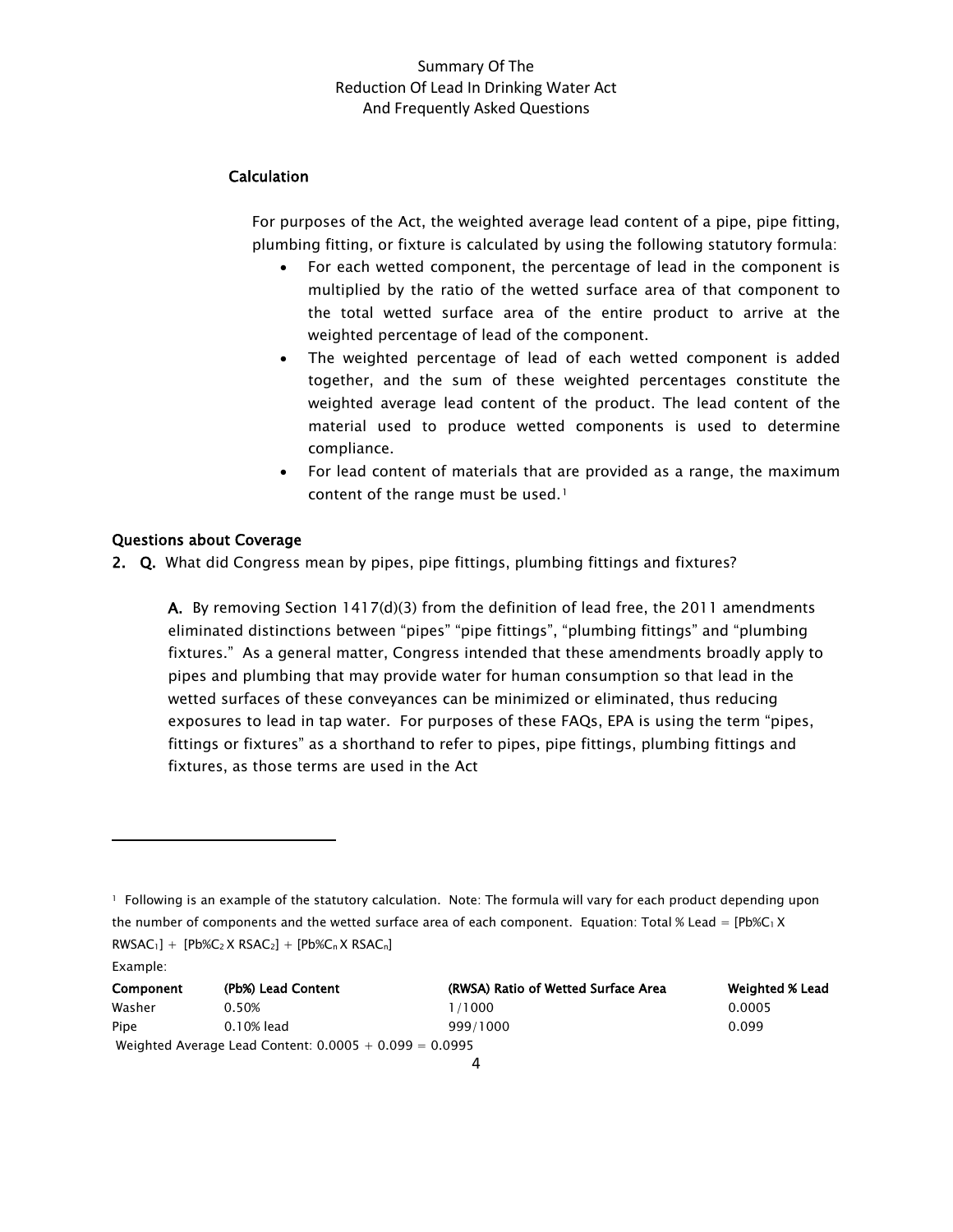3. Q. I am a manufacturer of faucet-mounted water treatment devices and plumbed-in treatment devices, which may include dedicated faucets. Are these types of devices a pipe, fitting or fixture that is subject to the new lead free requirements?

A. Yes, both point-of-use and point-of-entry devices are covered by the lead free requirements because the terms used by Congress are commonly understood to include kitchen and bathroom faucets and the pipes leading to such faucets. These devices are typically integrated into a faucet or plumbing system that delivers drinking water and as such is considered to be covered by the new lead free requirements. Because these devices may be designed to remove lead, EPA expects that some may already meet the lead content limit of 0.25%.

4. Q. I am a manufacturer of stand-alone appliances that are not connected to a potable water distribution system (i.e. non-plumbed), such as coffee makers or pour through water filters. Are these types of items required to meet the new definition of lead free before I introduce them into commerce?

A. These stand-alone, non-plumbed, appliances or devices do not logically fit within the statutory reference to pipes, fittings or fixtures because they are not plumbed in and they are not part of the drinking water distribution system. The focus of SDWA Section 1417 is to prevent the contamination of the drinking water in the distribution system by lead that has leached from pipes, faucets and other fixtures incidental to the delivery of potable water. As noted in the legislative history of the 1996 amendments to Section 1417, "[i]t is the intent of the Committee that the terms pipe and plumbing fittings and fixtures in the legislation are in reference to drinking water applications…." EPA does encourage manufacturers to avoid the use of lead in such appliances and EPA also encourages consumers to consult the manufacturers of these items to make sure that they do not contain lead.

Where such devices are, however, integrated into pipes, fitting or fixtures for the delivery of water, such as a plumbed in coffee maker, they would logically come within the scope of the new lead free requirements.

5. Q. Are fire hydrants subject to the lead free requirements in section 1417(a)?

A. Information available to EPA indicates that fire hydrants can be, and are, used in emergency situations to provide drinking water when there are disruptions to the normal operations of the drinking water distribution system. Therefore, as a class, hydrants would not qualify for the exclusion for pipes, fittings and fixtures used exclusively for nonpotable services.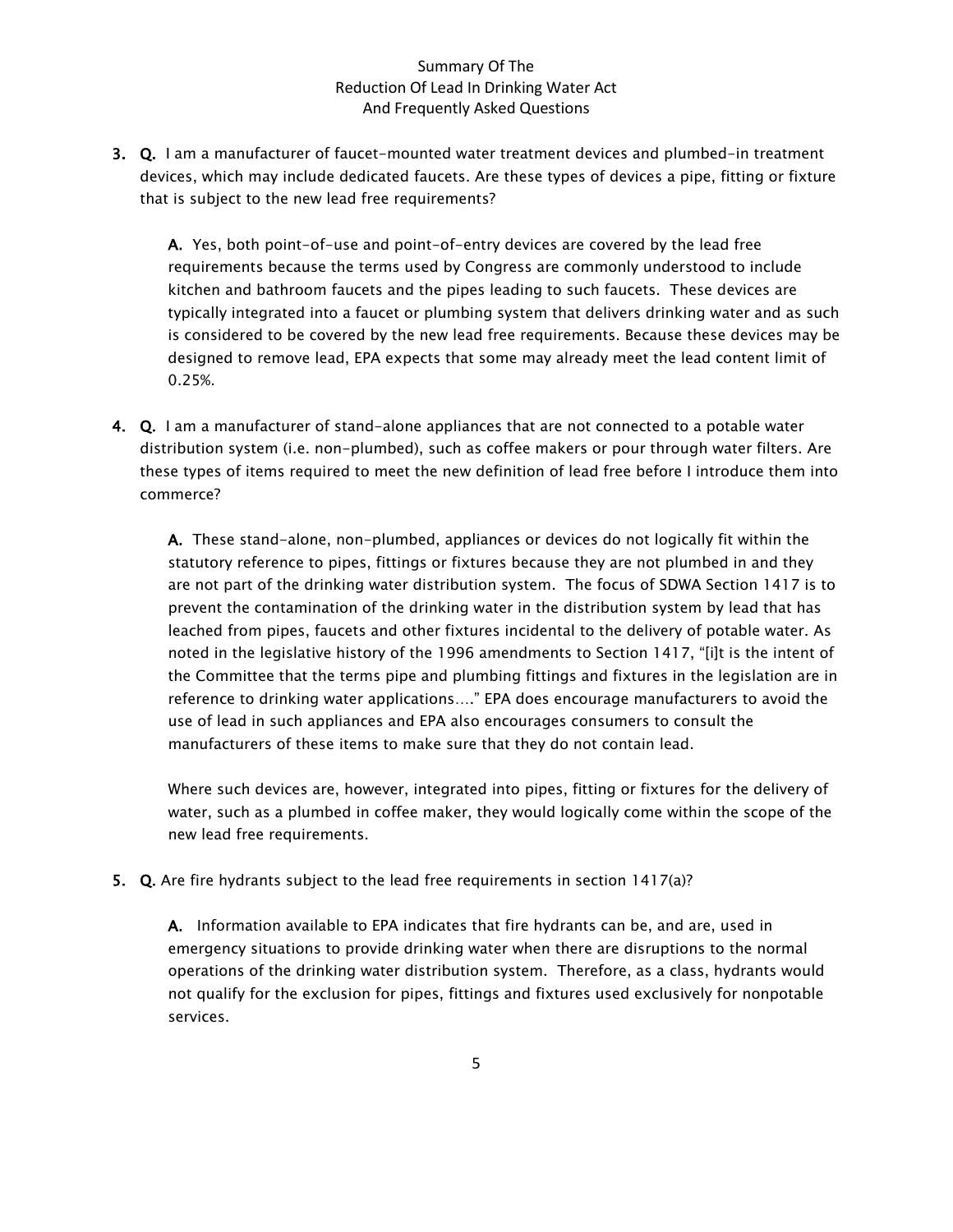6. Q. Are household appliances or fixtures, such as washing machines, dishwashers and water heaters subject to the lead free requirements?

A. If the appliance or fixture is part of the plumbing system and is not used exclusively for nonpotable services, it is subject to the lead free requirements. As a result, washing machines are exempt as a device that is used exclusively for nonpotable services. Dishwashers and water heaters, on the other hand, are not exempt because they are used for potable services.

7. Q. How does EPA interpret the phrase "potable services"?

A. EPA interprets "potable services" to be services or applications that provide water suitable for human ingestion (e.g. drinking, teeth brushing, food preparation, dishwashing, maintaining oral hygiene).

8. Q. Are temporarily installed items, including those used for emergency repairs, subject to the new lead free requirements?

A. There is no exemption in the statute for temporary or emergency repairs; therefore under the language of the statute, any pipe, fitting or fixture used in installation or repair, beginning January 4, 2014, is subject to the lead free requirements and must meet the new definition of lead free, even if their installation is only temporary or for an emergency repair.

9. Q. I am a manufacturer of hose bibs (threaded faucets with nozzles bent downward). I market them and sell them primarily for use outdoors (e.g. to connect to a garden hose, sprinkler, or irrigation system) but they could be used for services associated with human consumption as well. Are the hose bibs required to meet the new definition of lead free?

A. A hose bib is a pipe, fitting or fixture under the language of the statute and therefore it is subject to the requirements in Section 1417 unless it is used exclusively for nonpotable services. If you market and sell hose bibs for nonpotable services, and the bibs are prominently and clearly labeled as illegal to use for potable services and not anticipated to be used for human consumption, then EPA would generally consider them to be used exclusively for nonpotable services and therefore, exempt from the lead free requirements in SDWA 1417(a)(1) and (3).

10. Q. I am a manufacturer of pipes, fittings or fixtures (e.g. backflow preventers). Some of the products I make are marketed and sold for use in nonpotable services exclusively, and some products I make are marketed and sold for both potable and nonpotable services. The products marketed and sold for use in nonpotable services could theoretically be used for potable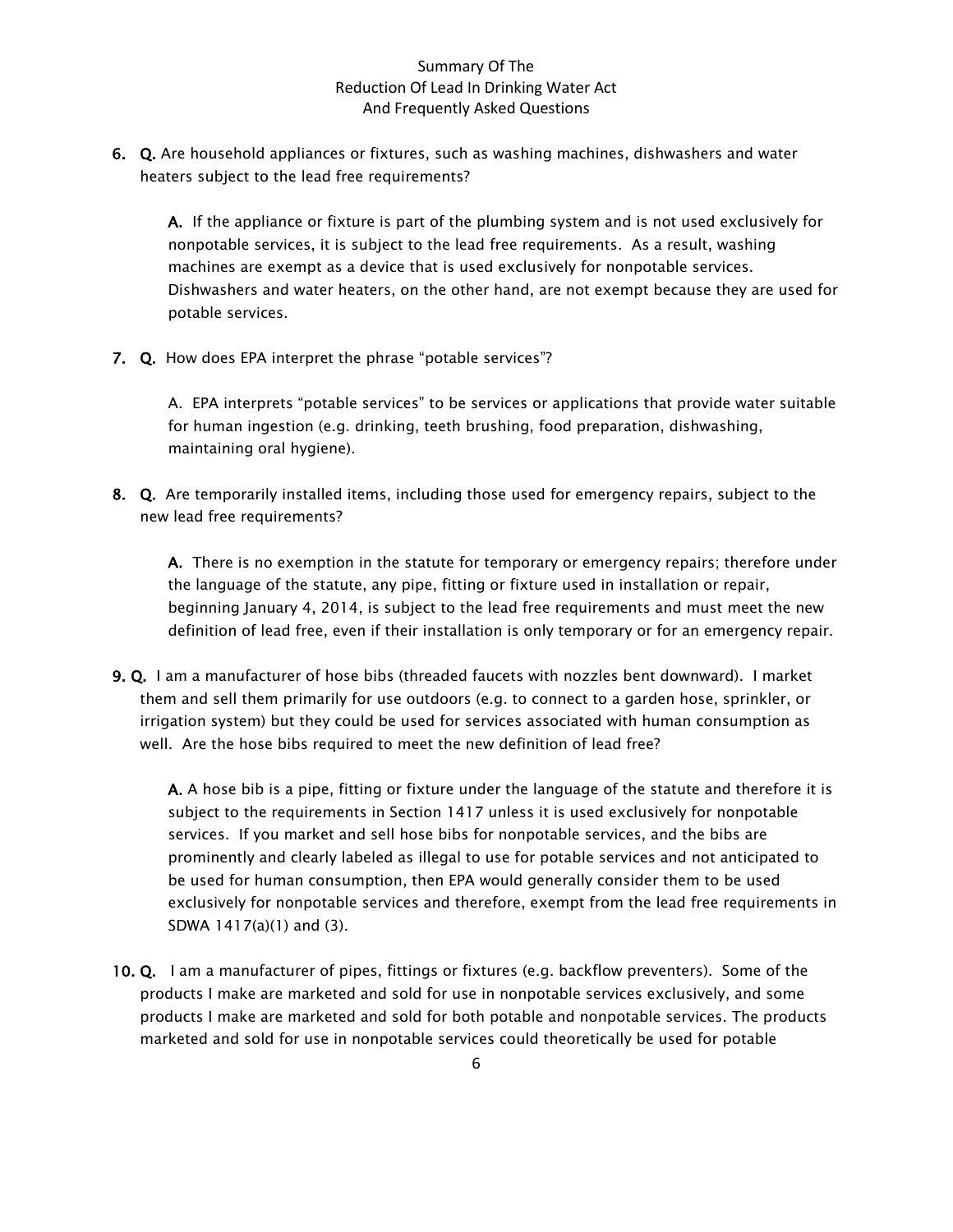services. If I affix a label to the products that are sold for nonpotable services identifying it as illegal to use for potable services, could it be considered exempt under  $1417(a)(4)(A)?$ 

A. Yes. While there is no requirement in the statute to label pipes, fittings or fixtures as either lead free or not lead free, a manufacturer could use labeling to establish that the pipe, fitting or fixture is used exclusively for nonpotable services and therefore, exempt from the lead free requirements in SDWA 1417(a)(1) and (3). In implementing the new requirements, EPA would generally consider pipes, fittings or fixtures to be used exclusively for nonpotable services if they are marketed and sold for use in nonpotable services, and prominently and clearly labeled as illegal to use in potable services and not anticipated for human consumption.

EPA also recommends that the label identify some examples of potable services to convey that it includes more than drinking water. For example, the label could say "It is illegal to use this product in potable services such as drinking water, handwashing, food preparation, and dishwashing."

11. Q. I am a manufacturer of toilets, bidets, urinals, fill valves, flushometer valves, tub fillers, shower valves, service saddles, or water distribution main gate valves that are 2 inches in diameter or larger. Now that the new law exempts these products from the use prohibition and the unlawful commerce provision in SDWA  $1417(a)(1)$  and (3), do they still need to meet the old definition of lead free or could they contain more than 8.0% lead?

A. Once the amendments take effect on January 4, 2014, there will be nothing in the SDWA that would require any part of these products to meet the old (or new) definition of lead free. However, there may be State or local laws prohibiting these products from containing more than a certain percentage of lead, or other legal implications to increasing the lead content of these products, so manufacturers may want to seek legal advice before increasing the lead content of these products.

12. Q. I am a manufacturer of products that are not anticipated to be used in potable services but the products are not used exclusively in nonpotable services. Are the products exempt from the requirements of the Act under Section 1417 (a)(4)(A)?

A. No, only pipes, fittings or fixtures that are used exclusively in nonpotable services are exempt under  $1417(a)(4)(A)$ . If the item is used exclusively in nonpotable services it is also not anticipated to be used for human consumption, but the inverse is not necessarily true. Pipes, fittings or fixtures that are not anticipated to be used for human consumption but are physically capable of being used for potable services may not be used exclusively for nonpotable services in which case they would not be exempt under Section  $1417(a)(4)(A)$ .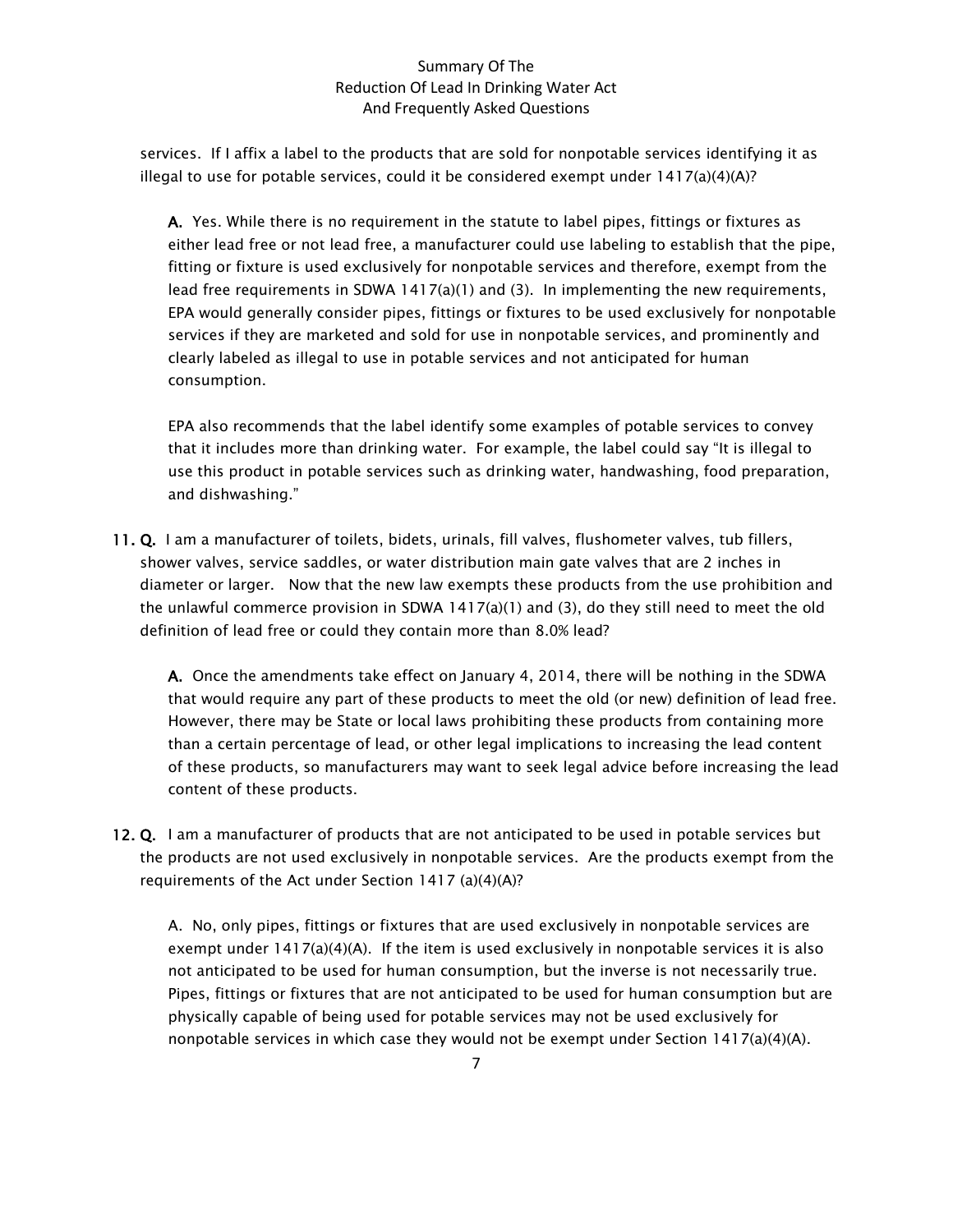13. Q. I am a manufacturer of products that are sold for use in nonpotable services but they could be connected to potable services. If I want to assure my products are used exclusively for nonpotable applications, what kind of labeling should I use?

A. If you choose to label your pipes, fittings or fixtures in order to establish that they are to be used exclusively for nonpotable services, the labeling should be clear and prominent; otherwise, it may not be reasonable to assume that the product will be used exclusively for nonpotable services and not anticipated to be used for human consumption. EPA recommends that the labeling consist of both a product label and a packaging label because products can get separated from their packaging. Another reason for labeling both the package and the product is that one package may contain many individual products within it and purchasers may not be aware of the label on the bulk package. EPA further recommends that product labels consist of physically marking the product, a tag physically attached to each individual product or an individual bag that contains each individual product. Labels should clearly indicate that it is illegal for use in potable services and not anticipated for human consumption.

#### Effective Date

14. Q. I operate a hardware store that sells pipes, fittings or fixtures primarily to homeowners, contractors, and some small businesses that sell plumbing services. I recently purchased a large amount of pipes, fittings or fixtures that meet the old definition of lead free, but not the new definition of lead free. If my inventory of these fixtures has not sold by January 4, 2014, may I continue to sell them until I've sold my existing supply?

A. No. The changes to the law become effective on January 4, 2014. Congress provided a transition period of three years after enactment (2011) of the new requirements. The statute does not provide any further extensions or exceptions for back inventory, small businesses, or sales to end-users. However, back inventory that could be used in both potable and nonpotable services may still continue to qualify for the exemption, and, as a result, be sold, if the products are clearly labeled as illegal to use for potable services.

15. Q. I am a builder and I anticipate that I will have a project that is partially completed on January 4, 2014. Am I required to remove all the plumbing that is not compliant with the new definition of lead free?

A. Any plumbing installed prior to January 4, 2014 would not need to be replaced under SDWA so long as it met the lead free requirements applicable at the time of installation. Any pipe, fitting or fixture installed after January 4, 2014 must meet the new lead free definition.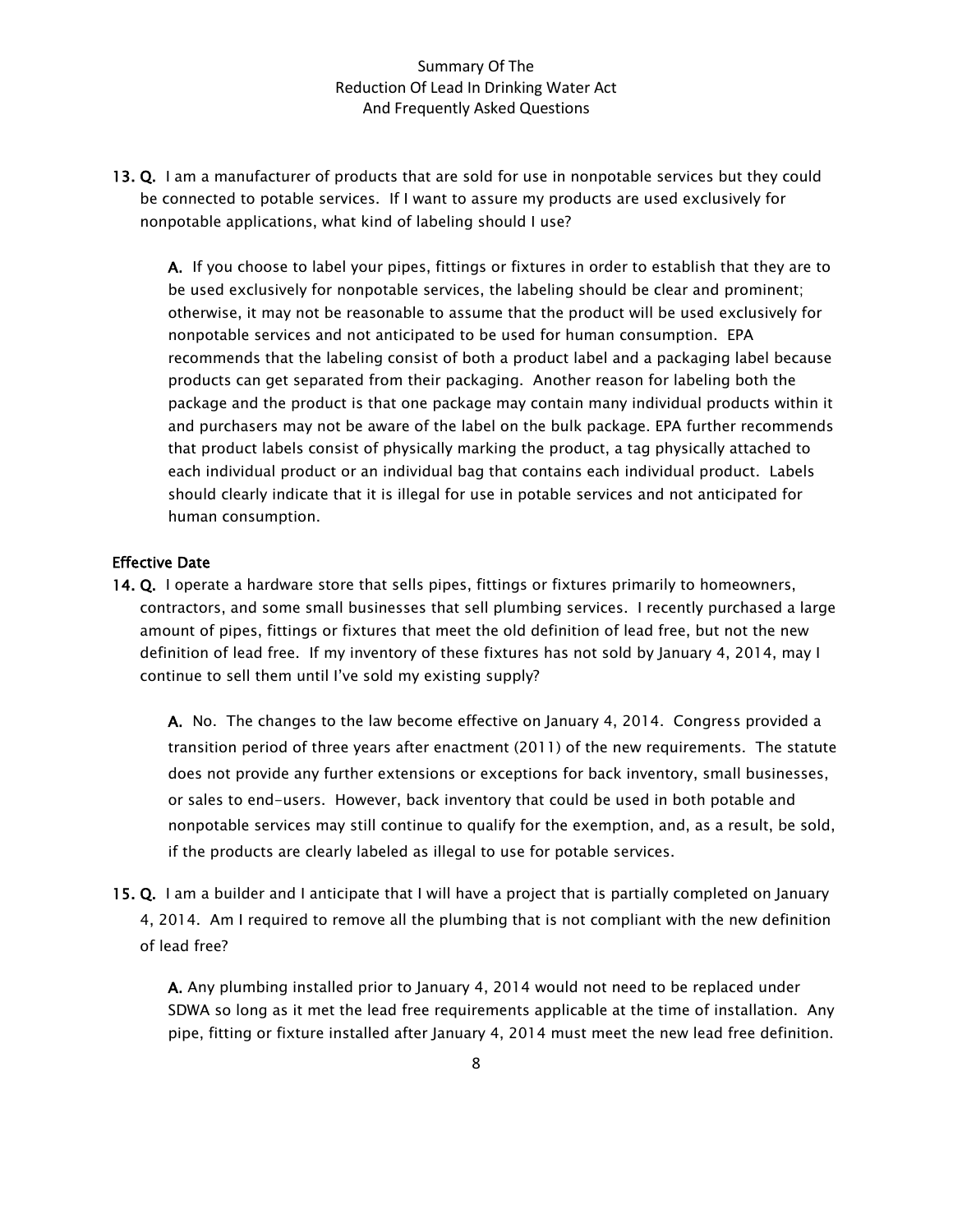EPA recommends you check with your local building inspector to get more information on implementation of this requirement, including any documentation required to demonstrate the lead content and installation date.

#### Calculating Lead Content, Third Party Certification and Labeling Products

16. Q. I am a manufacturer of plumbing fittings. How do I determine whether my products meet the definition of lead free in SDWA?

A. Starting January 4, 2014, the statute requires that you use the method for calculating lead content in Section 1417(d)(2), which is described in the answer to question 1.

17. Q. I am a manufacturer of plumbing supplies. If I apply a coating to the wetted surface or use a lead removal technology to treat the surface, how does it affect my calculation of the lead content of the material used to produce the wetted component?

**A.** Section 1417 (d)(1)(B) defines lead free for pipes, fittings or fixtures to mean "not more than a weighted average of 0.25% lead" when used with respect to the wetted surfaces. The statutory provision for calculating lead content (Section 1417(d)(2)) provides that "[t]he lead content of the material used to produce wetted components is used to determine compliance with the lead free definition." That provision also provides that, for lead content of materials that are provided as a range, the maximum content of the range must be used. The "material used to produce wetted components" includes all of the materials used to produce any component that has a wetted surface. If a coating is applied to a pipe, fitting or fixture, you must calculate the lead content of both the alloy and the coating and use the maximum lead content. If a pipe, fitting or fixture is treated with a lead removal technology, you would need to calculate the lead content of the alloy used to produce the pipe, not just the surface of the pipe, fitting or fixture -- because the alloy is the material used to produce the pipe and the pipe is the wetted component. If the lead content of the material is provided as a range, you would use the maximum lead content.

18. Q. Now that the new definition of lead free no longer refers to pipes, fittings or fixtures "in compliance with standards established in accordance with subsection (e) of this section", could State or local law and regulations still prohibit the use of products that are not in compliance with certain voluntary standards?

A. As of January 4, 2014, pipes, fittings or fixtures are no longer required by the SDWA to be in compliance with voluntary standards (e.g., Section 9 of NSF/ANSI Standard 61 or NSF/ANSI Standard 372) because Congress removed Section 1417(d)(3) (which referenced Section 1417(e)) from the definition of lead free. State or local laws and regulations (e.g., plumbing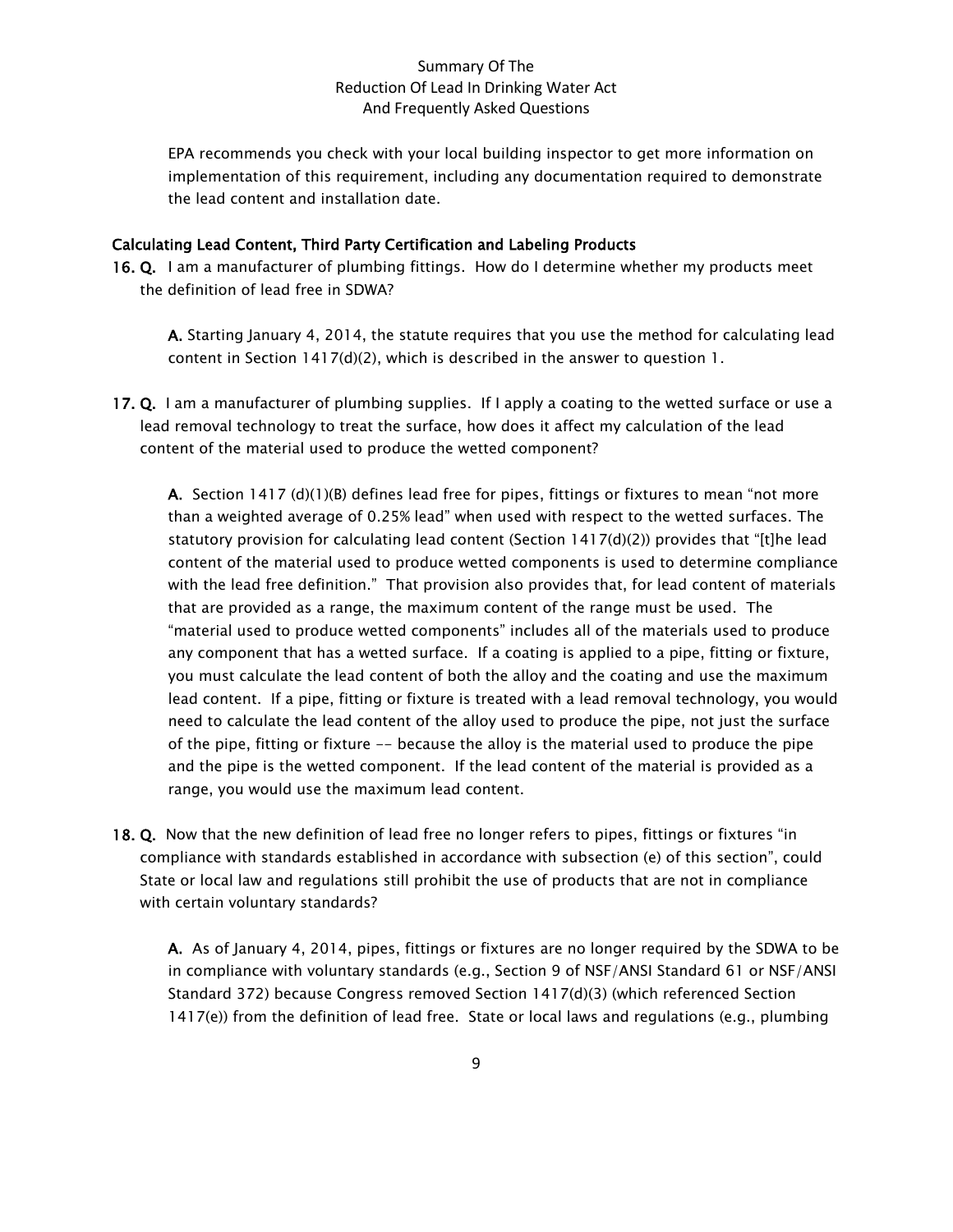codes) however, may still prohibit the use of products that are not in compliance with certain voluntary standards.

19. Q. I am a plumbing manufacturer. Does the SDWA require that my products be certified by a third party to demonstrate compliance with the new definition of lead free?

A. The SDWA does not require manufacturers to obtain third party certification of their products. However, EPA encourages manufacturers to use third party certification or to create a system to document compliance (e.g., self-certification) with Section 1417 of SDWA and to provide important information to subsequent purchasers or users of the product, including retail stores, plumbers and consumers. Additionally, a recent survey of States found that 47 have requirements for water treatment and distribution system components to comply with NSF/ANSI Standard 61 and most of them require an ANSI-accredited third party certification.

20. Q. I am a manufacturer of pipes, fittings or fixtures. Am I required to label my products as being lead free?

A. There are no requirements in SDWA for a manufacturer to label these products as lead free; however, EPA encourages manufacturers to provide subsequent purchasers or users of the product, including retail stores, plumbers and consumers with information that clearly indicates the lead content in the products they are selling or distributing. Additionally, some States or local governments may require lead free labeling.

21. Q. Is there a role for third party certifications?

A. While the SDWA does not require third party certification, third party certification bodies or agencies may be used by manufacturers to inform consumers which products meet a voluntary standard. One such standard, NSF/ANSI 372, is consistent with the requirements of the Reduction of Lead in Drinking Water Act. A third party certification such as NSF/ANSI 372 could be a useful way to identify a product as meeting the requirements of Section 1417. Also, there may be State or local laws that require third party certification.

22. Q. I am installing a bathroom sink faucet (e.g., a plumbing fixture serving water intended for human consumption) and I want to be sure that the fixture meets the requirements of the Reduction of Lead in Drinking Water Act. How can I tell which product to purchase?

A. Any bathroom sink faucet for sale after January 4, 2014 must be lead free (containing not more than 0.25% weighted average lead content). While the statute does not require labeling, EPA encourages and expects many plumbing product manufacturers to label their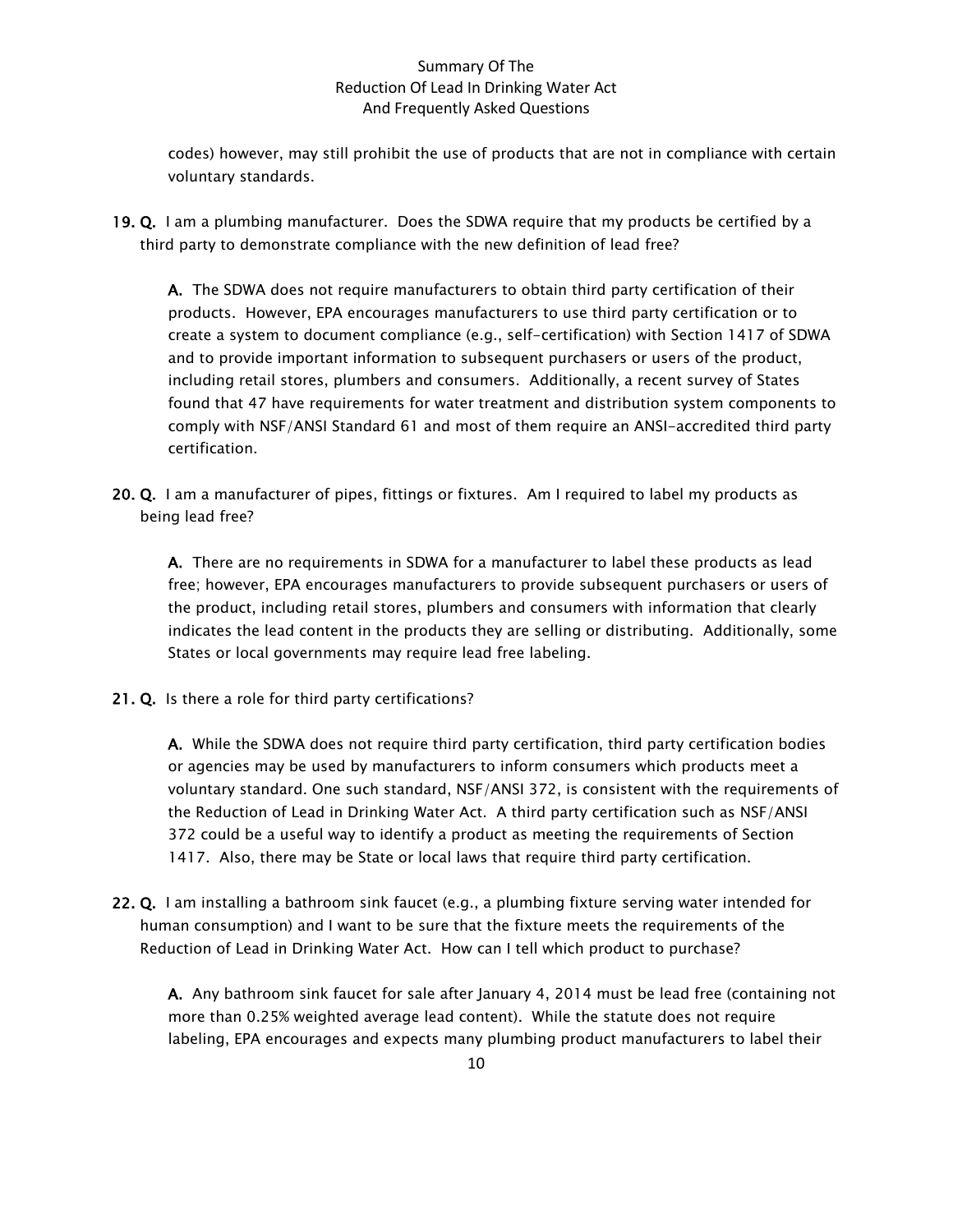products as lead free so that they can demonstrate compliance with SDWA as well as provide information to purchasers or users of the product.

Many State plumbing codes require the use of products that are in compliance with NSF/ANSI standards 61 and 372. NSF/ANSI Standard 372 is a certification process by which independent laboratories verify that the plumbing product is in compliance with the requirements of the 2011 Reduction of Lead in Drinking Water Act. Products will bear the mark of the laboratory that has independently certified that the product meets the standard. EPA published a brochure to assist the public with identifying the various marks that indicate a product has been certified as lead free to the new requirement of the Act: "How to Identify Lead-Free Certification Marks for Drinking Water System & Plumbing Materials." You can access the document at<http://nepis.epa.gov/Exe/ZyPDF.cgi?Dockey=P100GRDZ.txt>

Alternatively, a consumer could directly contact the manufacturer of the product to confirm that the model you wish to purchase meets the lead free requirements.

#### Repairs and Replacement Parts

23. Q. How does EPA interpret the new statutory provisions to apply to repairs, reinstallations, and replacement parts?

#### A. Repairs of previously installed pipes, fitting or fixtures

A pipe, fitting or fixture that was installed in a public water system or a facility providing water for human consumption prior to the effective date of the 2011 Act does not need to meet the new definition of lead free regardless of whether it is repaired. The repaired pipe, fitting or fixture is not being "used" in the repair or installation, or "introduced into commerce" and therefore, the requirements of Section 1417 are not triggered as a result of the repair. Parts used in repairs may need to meet the requirements of Section 1417 (see "Replacement Parts" below and FAQ #24, 26, 27 and 28).

The temporary removal of pipes, fittings, or fixtures for repairs and reinstallation to their original location would not trigger the requirements of Section 1417 because the pipes, fittings or fixtures are not being installed or "used in" repair. (See FAQ #29). Similarly, the temporary removal of pipes, fittings or fixtures for storage or calibration and reinstallation to their original location would not trigger the requirements of Section 1417. (See FAQ #30.)

#### Replacement Parts

After the effective date of the 2011 Act, any replacement parts that are pipes, fittings, or fixtures either installed or used in repairs of a public water system or a facility providing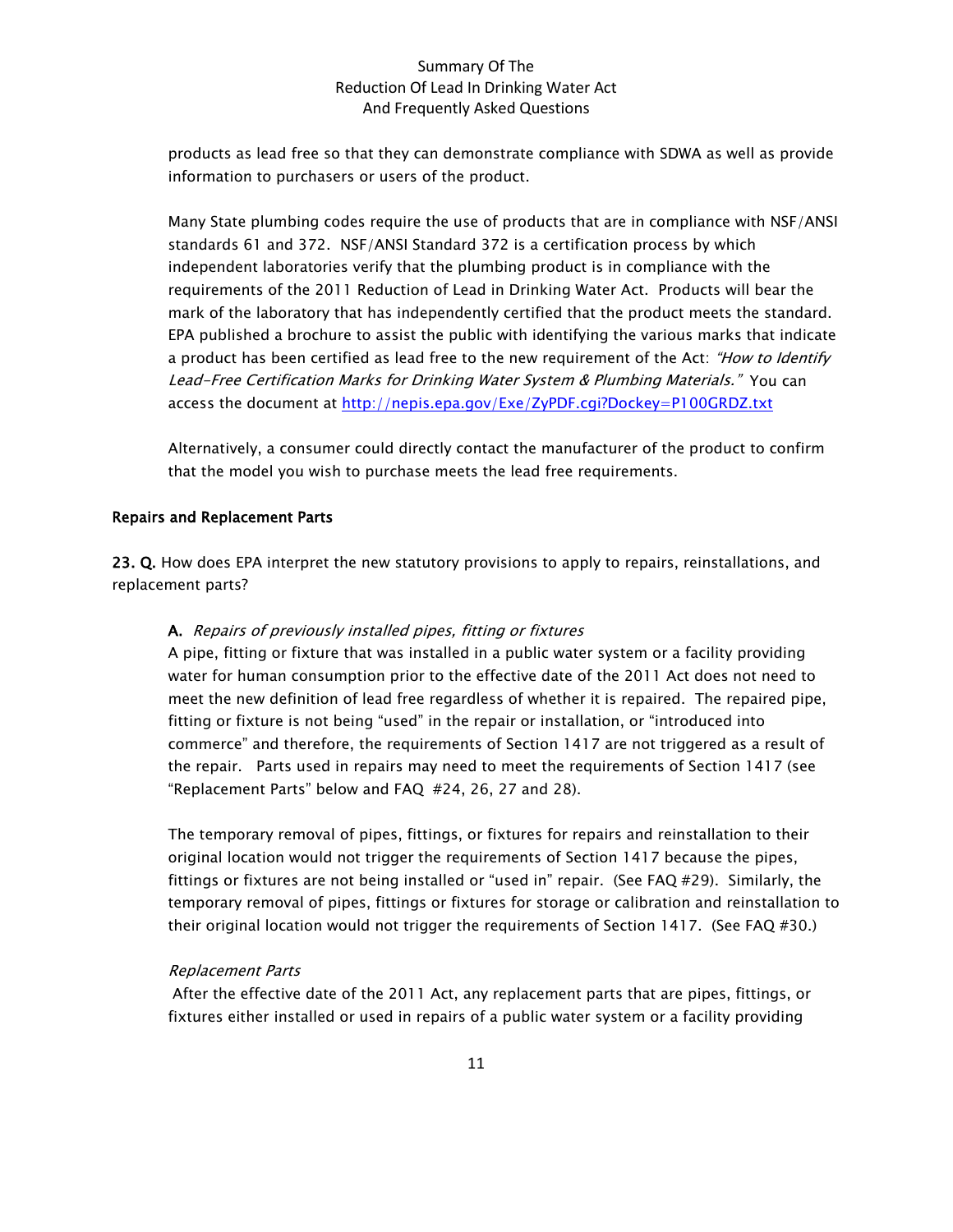water for human consumption, or introduced into commerce, must meet the definition of lead free. (See FAQ #25)

However, where the replacement of pipes, fittings, or fixtures is part of a device (such as a water heater) made up of several component parts and the device meets the definition of lead free in the 2011 Act, the replacement parts themselves need not meet the new definition of lead free. As long as the overall device would meet it with the replacement part installed, then the requirements of Section 1417 would be met. Such replacement parts should be labeled as specifically for use in the device that meets the new definition of lead free. (See FAQ  $# 24$ .)

Also, the use or introduction into commerce of replacement parts that are not pipes, fittings, or fixtures does not trigger the requirements of Section 1417. EPA recommends that any replacement parts that are not pipes, fittings, or fixtures that come into contact with potable water meet the definition of lead free in the 2011 Act because of their potential to cause elevated levels of lead in drinking water, but they are not required to do so. (See FAQ #26.)

24. Q. I am a manufacturer of pipes fittings or fixtures that serve water intended for human consumption. These pipes, fittings or fixtures are made up of several component parts. If I sell or provide free replacement parts, AND the original pipe, fitting or fixture met the lead free requirement in the 2011 Act, must those replacement parts meet the new definition of lead free?

A. If the original pipe, fitting or fixture met the lead free requirement in the 2011 Act, and the replacement parts are sold for use in that specific device, they would not make the fixture noncompliant, and therefore those parts do not need to meet the lead free requirement.

25. Q. I am a plumber who installs and repairs pipes, fittings or fixtures that provide water for human consumption. If one of these devices requires replacement after January 4, 2014 does the new pipe, fitting or fixture need to meet the new federal definition of lead free?

A. Yes, the replacement of a pipe, fitting or fixture would trigger the requirements of Section 1417 and the new pipe, fitting or fixture would need to meet the new definition of lead free. Section 1417(a)(1) prohibits the use of a pipe, fitting or fixture that is not lead free in the installation or repair of any plumbing in a residential or non-residential facility providing water for human consumption.

26. Q. I am a plumber who installs and repairs plumbing in facilities providing water for human consumption. A pipe, fitting or fixture requires repair of a part that is not a pipe, fitting, or fixture. Does the new part need to meet the definition of lead free?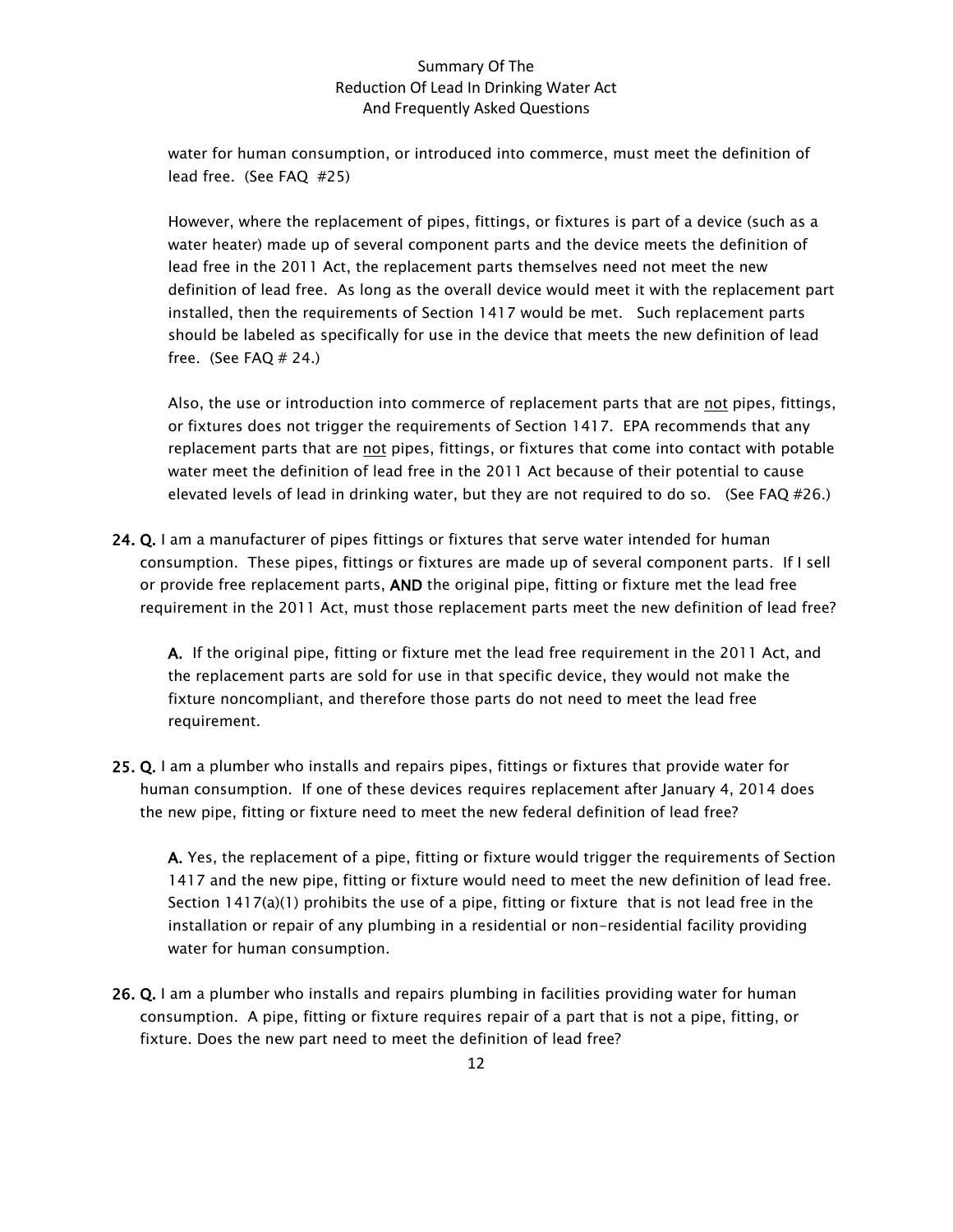A. No. The definition of lead free does not apply to component parts that are not "pipes, pipe fittings, plumbing fittings, and fixtures" (referred to in these FAQs as "pipes, fittings, and fixtures"). EPA recommends that the wetted components of any replacement parts that are not pipes, fittings, or fixtures also be lead free. (See FAQ #2). EPA also notes that solder and flux used to install or repair pipes, fittings and fixtures may not contain more than 0.2 percent lead (See FAQ #1).

27. Q. I am repairing, in place, a pipe, fitting or fixture, which provides water for human consumption. The pipe, fitting of fixture was installed *prior to* January 4, 2014 and I do not know whether it meets the new definition of lead free in the 2011 Act. Do the replacement parts need to meet the new definition of lead free?

A. While the previously installed pipe, fitting or fixture does not need to meet the new definition of lead free as it was installed prior to the effective date of the new lead free requirements, the statutory language requires that any replacement parts that are pipes, fittings or fixtures must meet the lead free requirements. In addition, EPA recommends that any replacement parts that are not pipes, fittings, or fixtures that come into contact with potable water should meet the definition of lead free in the 2011 Act.

28. Q. I am repairing a pipe, fitting or fixture, which provides water for human consumption. The pipe, fitting or fixture was installed *after* January 4, 2014 and meets the new definition of lead free. Do the replacement parts need to meet the new definition of lead free?

A. It is unlikely that somebody making a repair will be able to recalculate the weighted average of lead in the pipe, fitting or fixture as a whole. Therefore, if the repair calls for parts that are pipes, fitting, or fixtures, those parts must meet the new definition of lead free unless the repair is using parts specifically made by the vendor for use in repairing the specific pipe, fitting or fixture in question, ensuring that the new parts would have the same lead content as the existing parts that are being replaced.

29. Q. If I am repairing a pipe, fitting or fixture which was installed *prior to* January 4, 2014 and I need to temporarily remove it, does it need to meet the new definition of lead free after the repair has been completed?

A. No. The repaired pipe, fitting, or fixture does not need to meet the definition of lead free because it is not being "used in" a repair or installed for the first time or introduced into commerce. Just as a pipe, fitting, or fixture that does not meet the new definition of lead free may be repaired in place, a pipe, fitting, or fixture can be temporarily taken out of